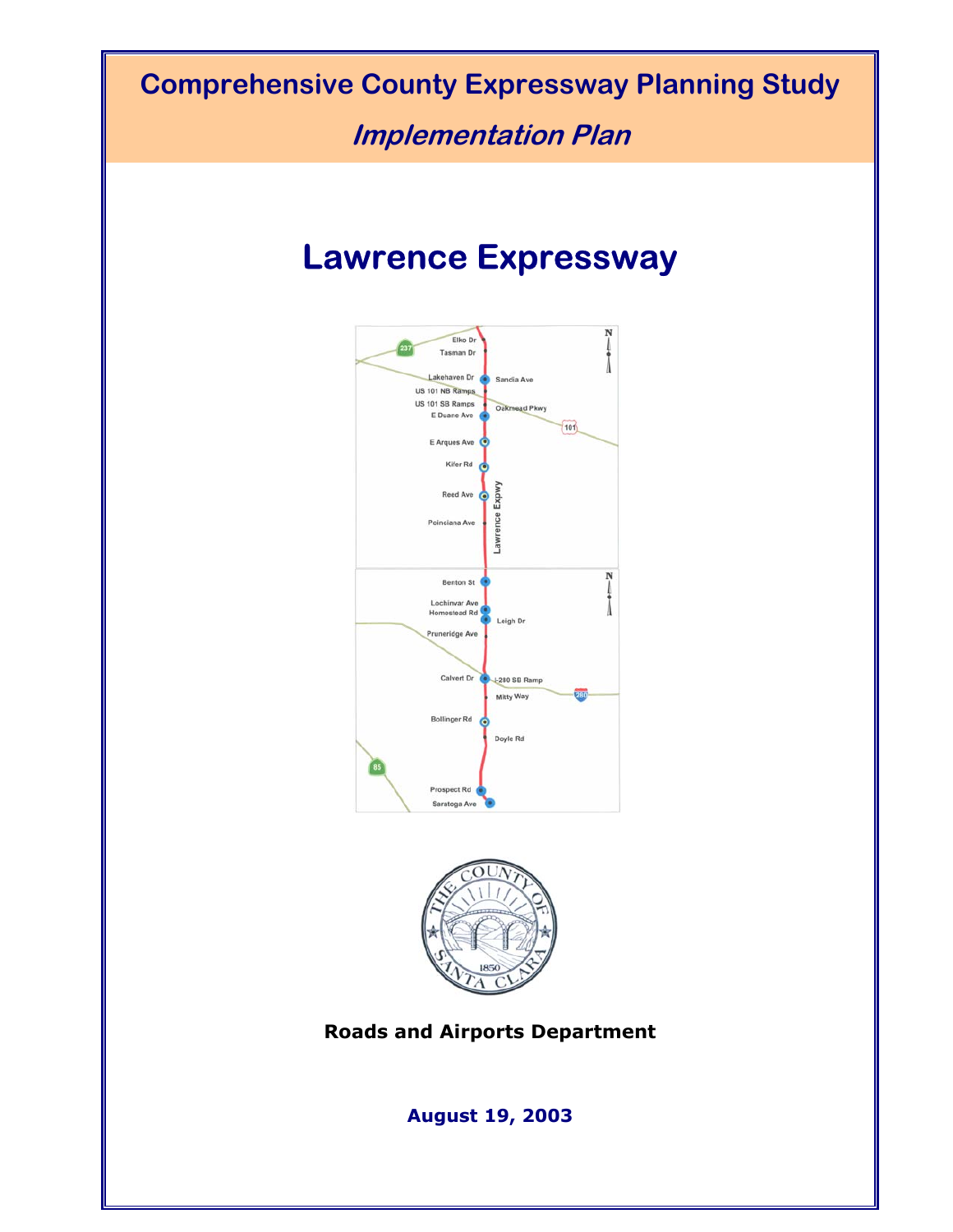## Comprehensive County Expressway Planning Study

*Implementation Plan* 

# Lawrence Expressway

## County of Santa Clara

Roads and Airports Department 101 Skyport Drive San Jose, CA 95110 408-573-2400 www.sccgov.org www.expressways.info

August 19, 2003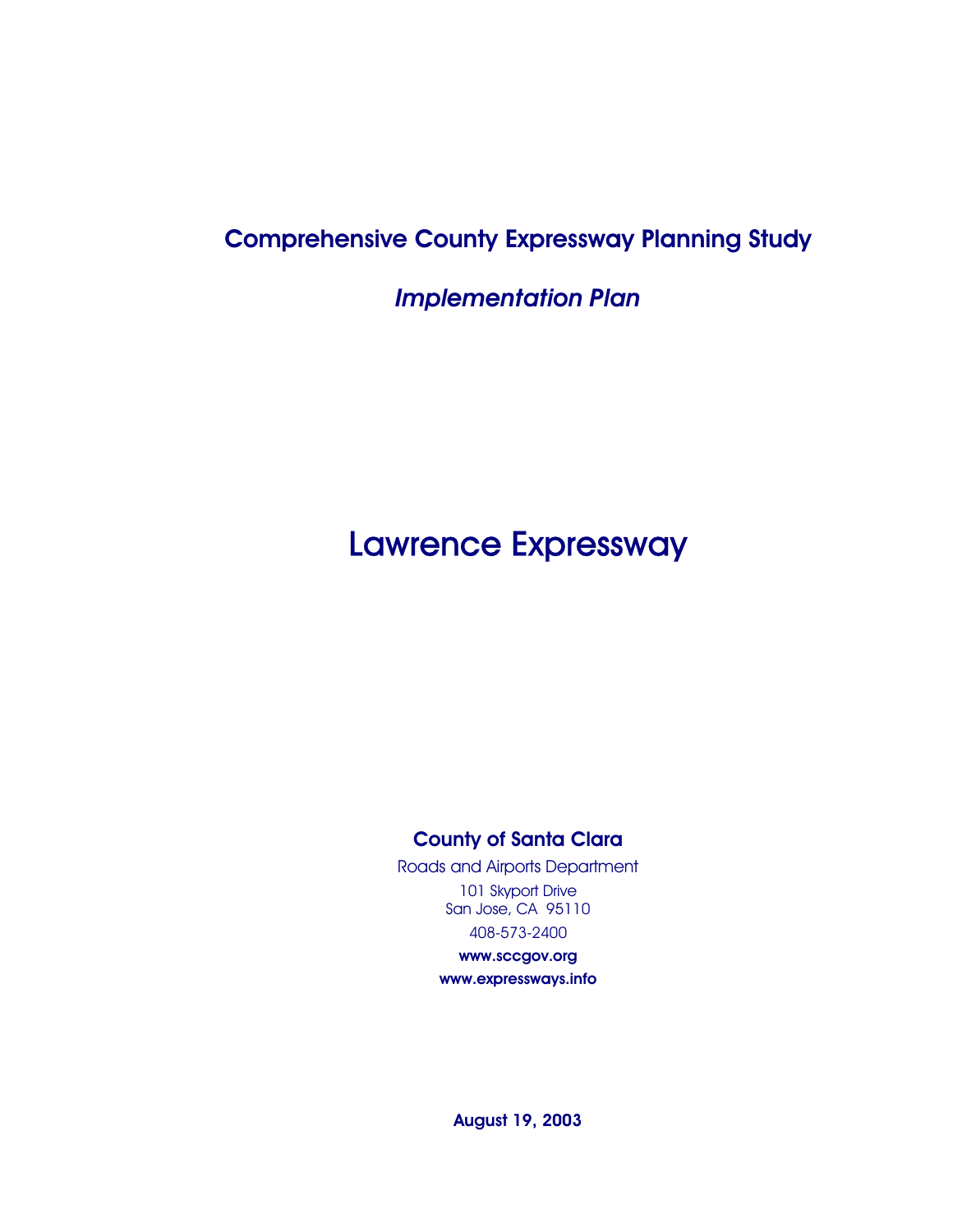**Introduction** On August 19, 2003, the County of Santa Clara Board of Supervisors adopted a long-range plan for the improvement and maintenance of the expressway system. This plan is called the Comprehensive County Expressway Planning Study Implementation Plan. The Plan was developed using a collaborative process involving the local cities and key transportation agencies as well as input from the community. The foundation for the collaborative process was a solid technical analysis process.

> The county expressway system is designed to relieve local streets and supplement the freeway system. There are eight expressways in the system, including Lawrence Expressway. The *Implementation Plan* identifies a total capital program approaching \$2 billion as well as needs of \$18 million annually for maintenance and operations for the entire expressway system.

> Implementation of the plan's recommendations is dependent on obtaining the necessary capital and maintenance/operations funding. The expressways' needs will compete with all other transportation improvement needs for Santa Clara County. Countywide transportation priority and funding decisions will be made by the Santa Clara Valley Transportation Authority (VTA) in the Valley Transportation Plan (VTP) 2030 scheduled to be completed in mid-2004.

> The County will update the Expressway Study's *Implementation Plan* every three years in conjunction with the triennial updates of VTA's VTP to reflect changing traffic and financial conditions.

This document provides a summary of the capital improvement recommendations for Lawrence Expressway. The capital improvement elements include roadway capacity and operational, bicycle, pedestrian, sound wall, and landscaping.

The *Implementation Plan* also includes recommendations for systemwide expressway improvements in maintenance and operations (such as signal operations, sweeping, pavement maintenance, graffiti removal, replacing aging sidewalks and sound walls). These recommendations apply to all expressways and are not documented here. Please see the full *Implementation Plan* or the Summary Brochure for more information about the systemwide maintenance and operations recommendations.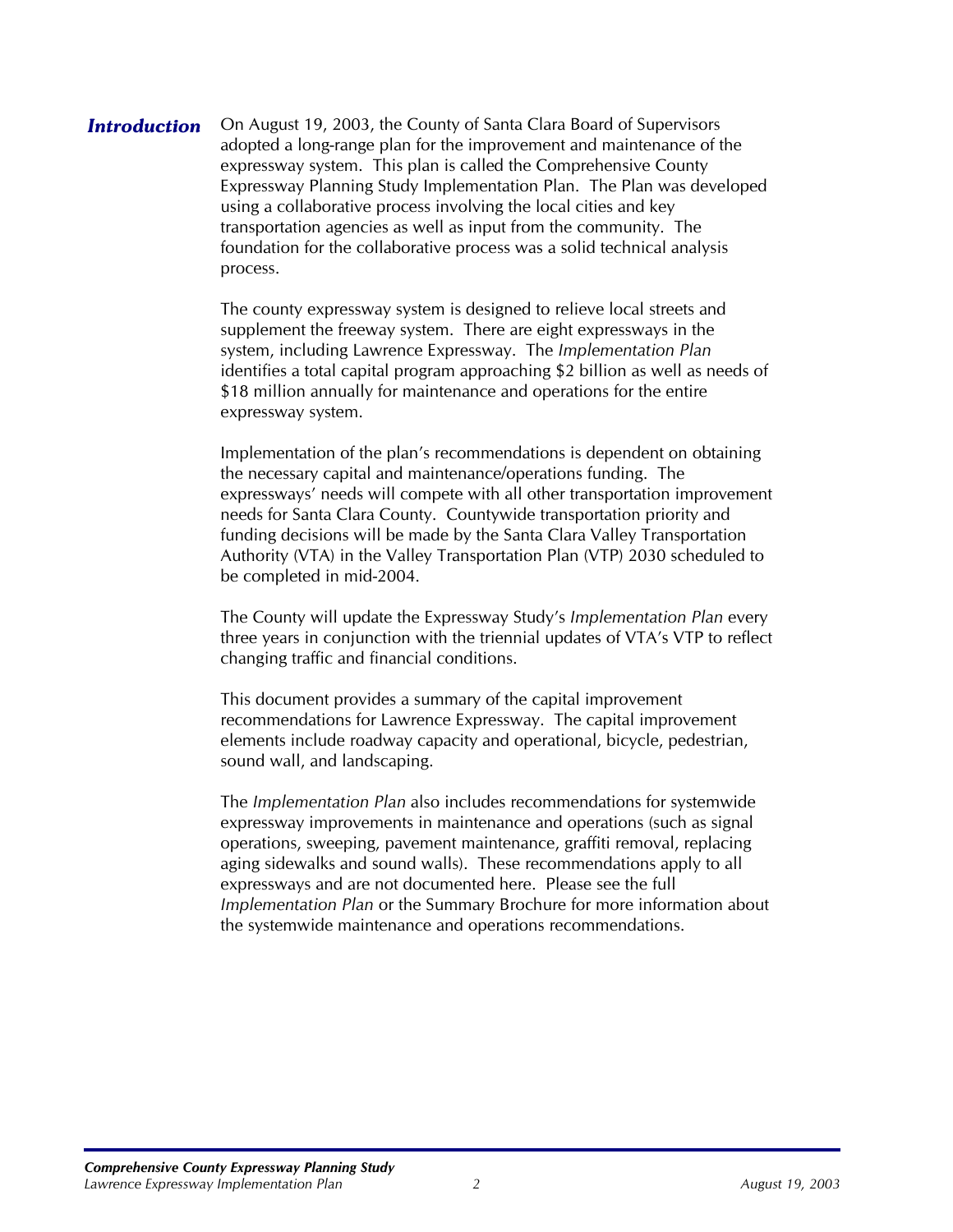#### **Vision** Southern end more arterial-like; mid-section more high-end expressway with freeway-like segments; and northern end more high-end express arterial.



#### **Why a Vision**

Each expressway has its own unique character, function, and community relationship. The vision, developed through a collaborative process, shaped the expressway's improvement strategies.

### *Expressway Characteristics*

- **8.7** miles long
- **6-8** lanes wide, including HOV lanes
- **23** signalized intersections
- **3** freeway connections (I-280, US 101, SR 87)
- **5** cities served (Saratoga, San Jose, Cupertino, Santa Clara, Sunnyvale)
- **280,000** vehicles use Lawrence daily
- **4** LOS F intersections in 2001/2002
- **12 LOS F intersections** projected in 2025

#### **What is LOS?**

Level of service (LOS) is a measure of traffic flow and congestion levels. LOS A is the best condition representing freely flowing traffic. LOS F is the worst condition representing excessive delays and jammed conditions.

## **Exhibit A Intersection Level of Service**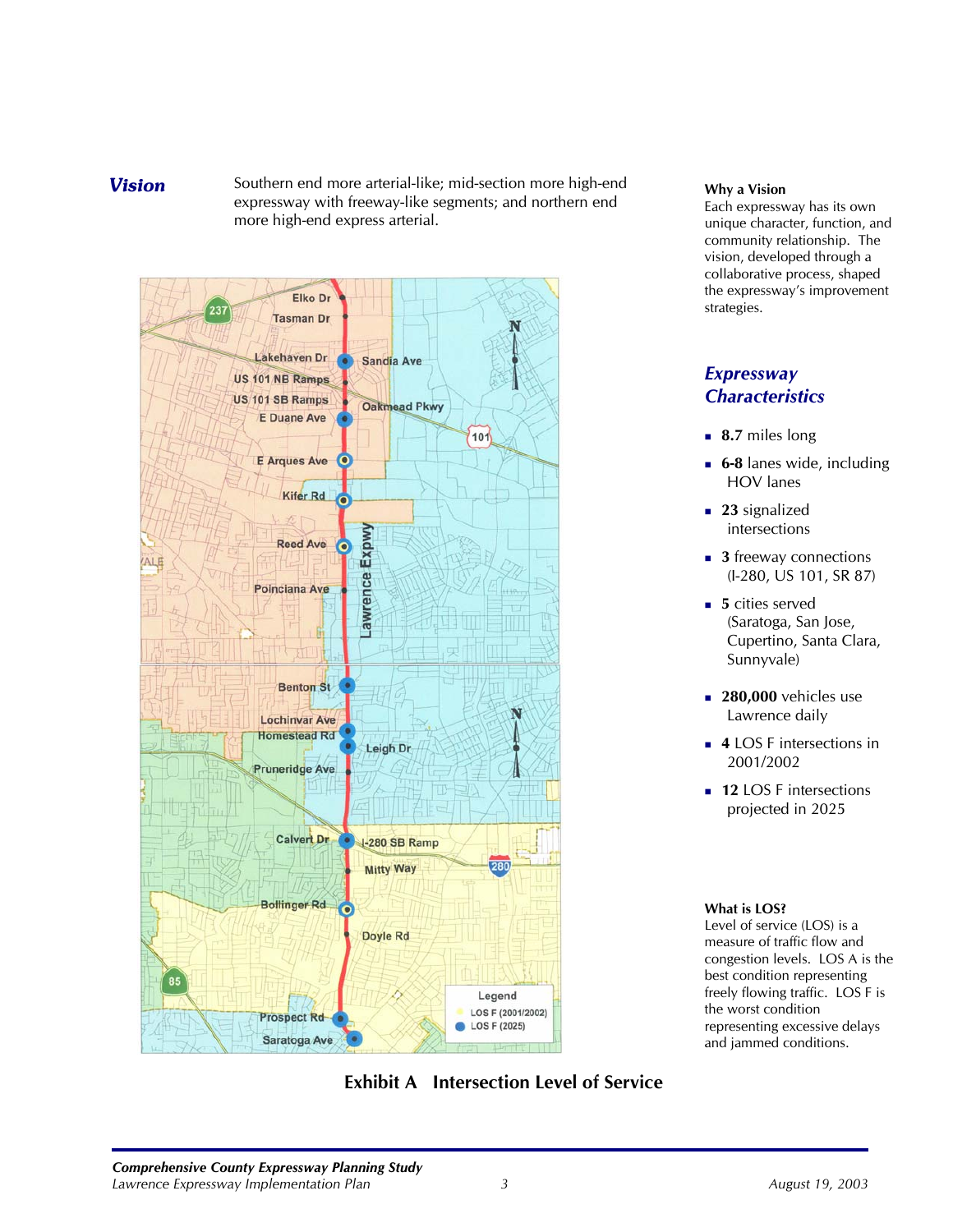#### The roadway improvement projects recommended for Lawrence Expressway are listed *Roadway* The road

## *Capacity and Operational*  **Improvements**

| <b>Operational</b><br><b>Improvements</b>                                                                                                                                                                                                                                 | Tier<br><b>Priority</b>                                                                                                                                 | Project Description (1)                                                                                                                                                                                                                                                                                   |       |               |  |
|---------------------------------------------------------------------------------------------------------------------------------------------------------------------------------------------------------------------------------------------------------------------------|---------------------------------------------------------------------------------------------------------------------------------------------------------|-----------------------------------------------------------------------------------------------------------------------------------------------------------------------------------------------------------------------------------------------------------------------------------------------------------|-------|---------------|--|
| <b>Roadway Project Tiers</b><br>Tier 1A - Improves LOS F<br>intersections or other<br>operational<br>improvements<br>Tier 1B-Constructs<br>interchange at LOS F<br>intersection<br>Tier 1C-Improves 2025<br>projected LOS F<br>intersections<br>Tier $2$ – Other capacity | 1A                                                                                                                                                      | Optimize signal coordination along Lawrence-Saratoga Avenue corridor including<br>Lawrence/Prospect, Lawrence/Saratoga, Saratoga/Prospect, and Saratoga/Cox<br>intersections                                                                                                                              |       |               |  |
|                                                                                                                                                                                                                                                                           | 1A                                                                                                                                                      | Widen to 8 lanes between Moorpark/Bollinger and south of Calvert with additional WB<br>through lane at Moorpark                                                                                                                                                                                           |       |               |  |
|                                                                                                                                                                                                                                                                           | 1A                                                                                                                                                      | Coordinate and optimize signal phasing and timing plans at I-280/Lawrence interchange<br>area including City of Santa Clara signals along Stevens Creek and County's signal at<br>Lawrence/Calvert/I-280 SB ramp                                                                                          |       |               |  |
|                                                                                                                                                                                                                                                                           | 1A                                                                                                                                                      | Prepare Caltrans PSR for Tier 1C project at the Lawrence/Calvert/I-280 interchange area                                                                                                                                                                                                                   |       |               |  |
|                                                                                                                                                                                                                                                                           | 1A                                                                                                                                                      | Close median at Lochinvar and right-in-and-out access at DeSoto, Golden State, Granada,<br>Buckley, and St. Lawrence/Lawrence Station on-ramp                                                                                                                                                             | \$0.5 |               |  |
|                                                                                                                                                                                                                                                                           | 1A                                                                                                                                                      | Convert high-occupancy vehicle (HOV) to mixed-flow lanes between US 101 and Elko due<br>to high violation rates & operational problems                                                                                                                                                                    |       |               |  |
|                                                                                                                                                                                                                                                                           | 1B                                                                                                                                                      | Interchange at Monroe                                                                                                                                                                                                                                                                                     |       |               |  |
|                                                                                                                                                                                                                                                                           | 1B                                                                                                                                                      | Interchange at Kifer                                                                                                                                                                                                                                                                                      |       |               |  |
| improvements                                                                                                                                                                                                                                                              | 1B                                                                                                                                                      | Interchange at Arques with square loops along Kern and Titan                                                                                                                                                                                                                                              |       |               |  |
| Tier $3$ – Major facility                                                                                                                                                                                                                                                 | 1C                                                                                                                                                      | Provide additional left-turn lane from EB Saratoga to NB Lawrence                                                                                                                                                                                                                                         |       |               |  |
| reconstruction/<br>new facilities                                                                                                                                                                                                                                         | 1C                                                                                                                                                      | Provide additional left-turn lane from EB Prospect to NB Lawrence                                                                                                                                                                                                                                         |       |               |  |
|                                                                                                                                                                                                                                                                           | 1C                                                                                                                                                      | Interim improvements at Lawrence/Calvert/I-280: provide additional SB through lane at<br>Calvert; widen I-280 SB on-ramp to provide additional mixed-flow lane; and construct I-280<br>SB slip on-ramp from Calvert west of Lawrence and prohibit EB through movement at<br>Calvert/Lawrence intersection |       |               |  |
|                                                                                                                                                                                                                                                                           | 1C                                                                                                                                                      | Provide additional EB through lane on Homestead (2)                                                                                                                                                                                                                                                       |       |               |  |
|                                                                                                                                                                                                                                                                           | 1C                                                                                                                                                      | Provide additional left-turn lane from WB Benton to SB Lawrence                                                                                                                                                                                                                                           |       |               |  |
|                                                                                                                                                                                                                                                                           | 1C                                                                                                                                                      | Provide a 3rd left-turn lane from EB Oakmead/Duane to NB Lawrence                                                                                                                                                                                                                                         |       |               |  |
|                                                                                                                                                                                                                                                                           | $\overline{2}$                                                                                                                                          | Signalize the Wildwood Ave. intersection including opening the median, realigning<br>Wildwood Ave., and re-timing signals between Elko and US 101                                                                                                                                                         |       |               |  |
|                                                                                                                                                                                                                                                                           | $\overline{2}$                                                                                                                                          | Interchange at Tasman (3)                                                                                                                                                                                                                                                                                 |       |               |  |
|                                                                                                                                                                                                                                                                           | 3                                                                                                                                                       | Initiate a feasibility study to provide direct access between Lawrence, I-280, and Stevens<br>Creek, and HOV direct connectors at this interchange area                                                                                                                                                   |       |               |  |
|                                                                                                                                                                                                                                                                           | 3                                                                                                                                                       | Reconstruct the interchange to provide direct access ramps between Lawrence, I-280, and<br>Stevens Creek, and HOV direct connectors                                                                                                                                                                       |       |               |  |
|                                                                                                                                                                                                                                                                           | 3                                                                                                                                                       | Freeway/expressway direct connector HOV ramps at US 101                                                                                                                                                                                                                                                   |       | \$20-30       |  |
|                                                                                                                                                                                                                                                                           |                                                                                                                                                         | Total Tier 1A<br>(1) When funding is obtained, each project will undergo design,                                                                                                                                                                                                                          |       | \$5.3         |  |
|                                                                                                                                                                                                                                                                           | environmental review, and community outreach as appropriate. Project<br><b>Total Tier 1B</b>                                                            |                                                                                                                                                                                                                                                                                                           |       | \$125         |  |
|                                                                                                                                                                                                                                                                           | descriptions will be changed as needed based on the results of these<br>Total Tier 1C<br>activities.                                                    |                                                                                                                                                                                                                                                                                                           |       |               |  |
|                                                                                                                                                                                                                                                                           | (2) Additional EB through at the Homestead intersection would not improve<br>Total Tier 2                                                               |                                                                                                                                                                                                                                                                                                           |       |               |  |
|                                                                                                                                                                                                                                                                           | the projected 2025 LOS from F to E or better. However, it would<br>Total Tier 3<br>reduce average intersection delay significantly.                     |                                                                                                                                                                                                                                                                                                           |       | \$271-331     |  |
|                                                                                                                                                                                                                                                                           | (3) Local and regional LOS standards are not projected to be violated at the<br>Total<br>Lawrence/Tasman intersection within the timeframe of the plan. |                                                                                                                                                                                                                                                                                                           |       | \$468.3-528.3 |  |

#### *Roadway Project Tiers*

| projected LOS F                           |  |
|-------------------------------------------|--|
| intersections                             |  |
| Tier $2$ – Other capacity<br>improvements |  |
| Tier $3$ – Major facility                 |  |
| reconstruction/<br>new facilities         |  |
|                                           |  |
|                                           |  |
|                                           |  |
|                                           |  |
|                                           |  |
|                                           |  |
|                                           |  |
|                                           |  |
|                                           |  |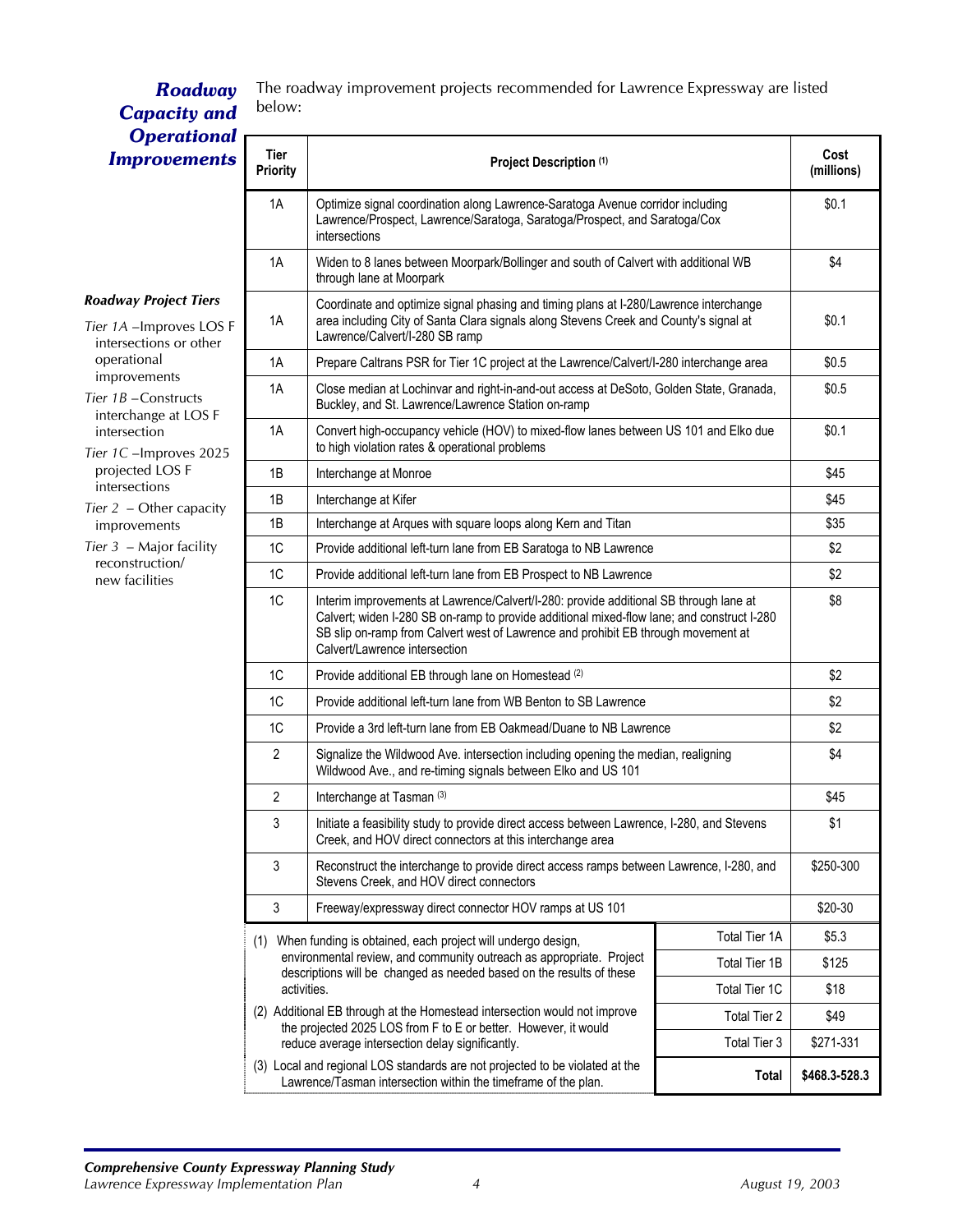

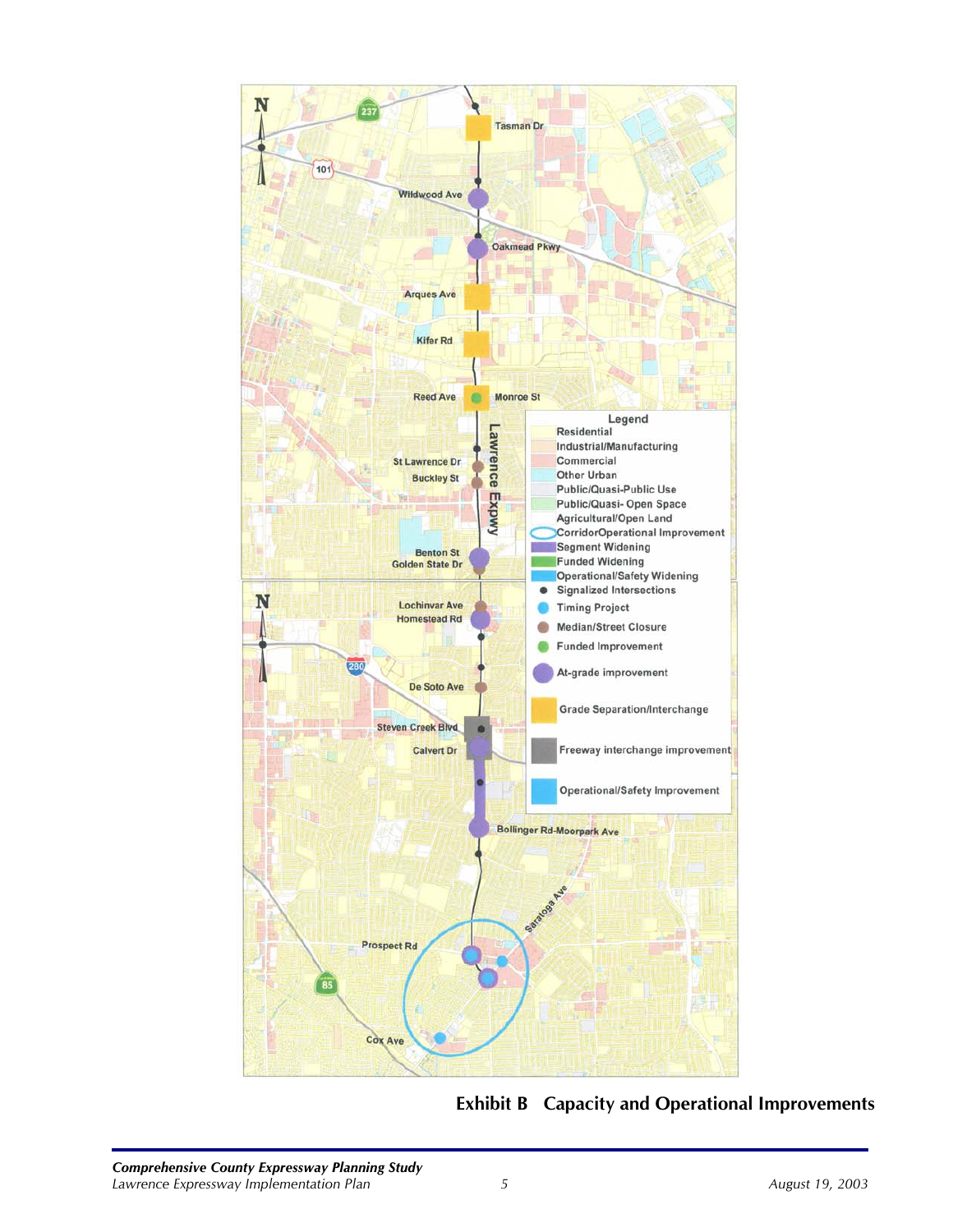## *Effectiveness of Roadway Improvements*

- $\bullet$ Expressway south of I-280 would improve from LOS E to LOS D and north of I-280 from LOS E and D to LOS C or better.
- $\blacklozenge$ All but one of the existing and projected LOS F intersections would be improved to LOS E or better. The remaining intersection at Homestead would remain a projected LOS F location but the recommended Tier 1C roadway improvement would reduce average intersection delay significantly.

**Bicycle** Bicycles are accommodated on all expressways. Bicycle improvement **Improvements** recommendations were identified based on bringing all expressways into full compliance with the Bicycle Accommodation Guidelines (BAG). The BAG includes guidelines on bicycle travel area widths, striping, signage, trail connections, maintenance, and several other design treatments. Specific capital projects identified include striping improvements and shoulder widening.

- All necessary re-striping to bring the expressway into compliance with the Bicycle Accommodation Guidelines (BAG) will be completed as part of a systemwide re-striping project.
- $\blacklozenge$ Shoulder widening is needed near Pruneridge and from El Camino Real to Kifer and will be implemented as part of the County's 2003 Pavement Maintenance Project.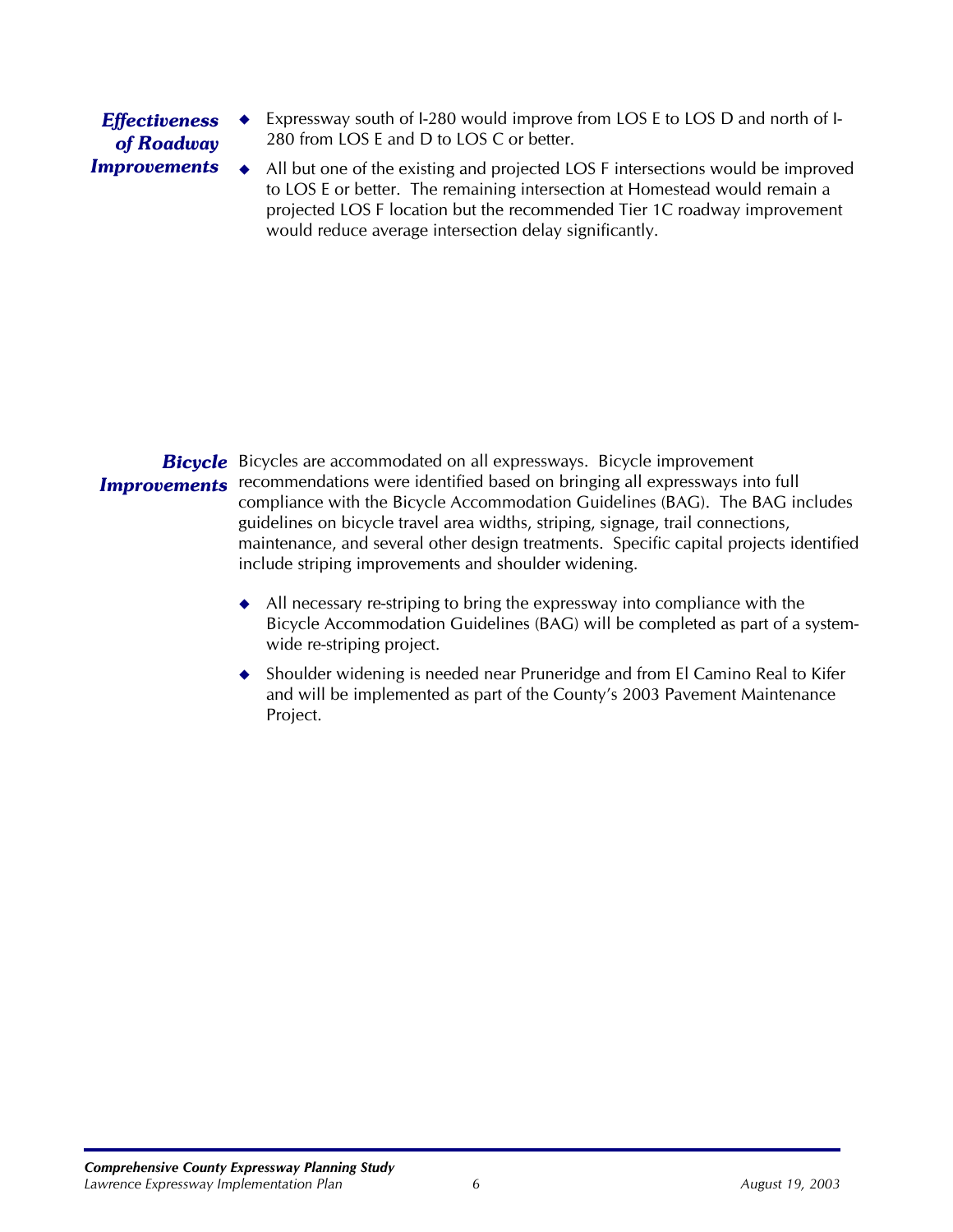

**Exhibit C Bicycle Improvements**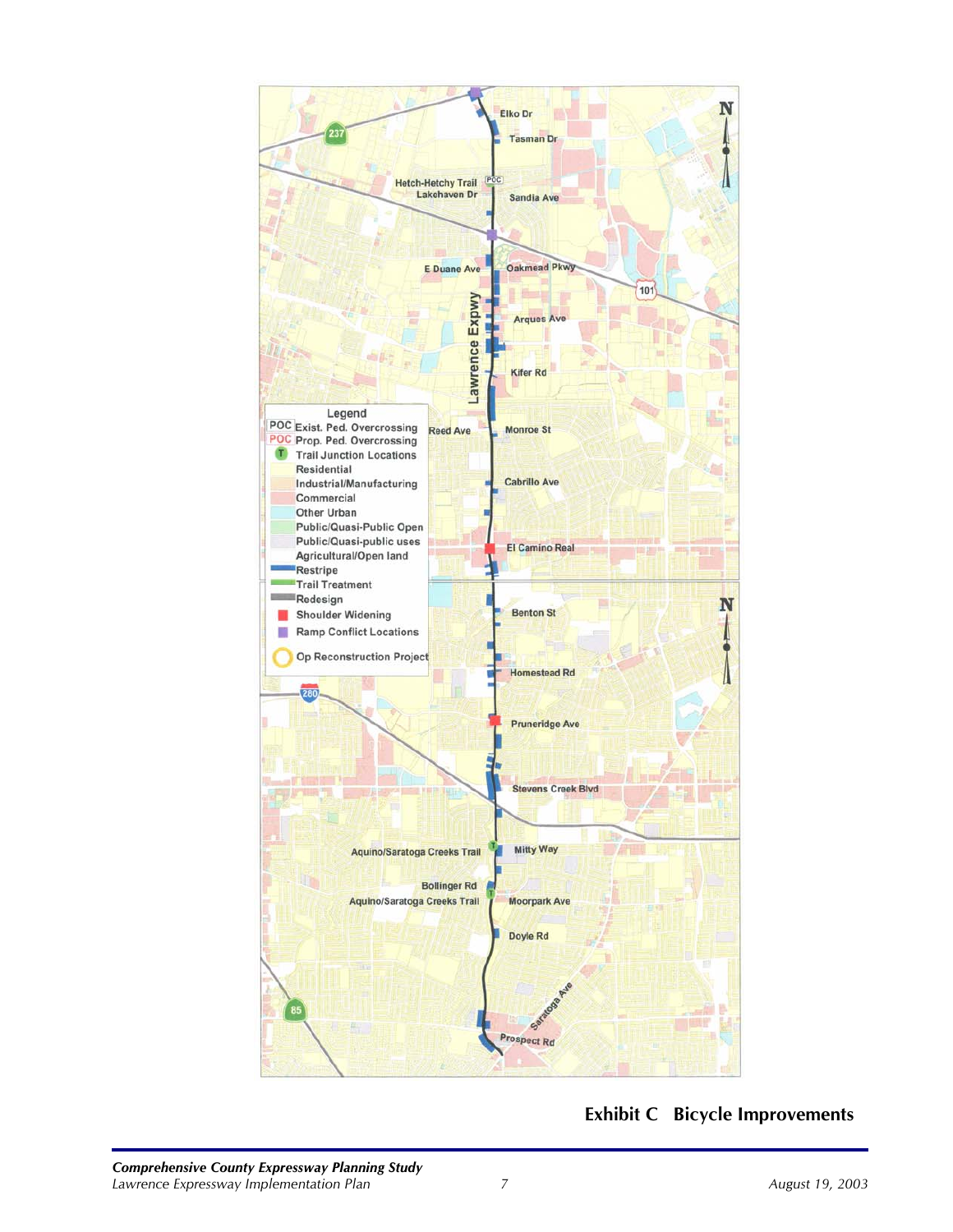#### Pedestrian A pedestrian facilities plan was developed covering the entire length of each **Improvements** expressway. Recommended pedestrian improvements for traveling along the expressways vary along sections of the expressways based on physical conditions, pedestrian needs, fronting land use, and community development plans. New sidewalks are recommended to close gaps in otherwise continuous sidewalks, to access transit stops, and to provide access to land uses fronting on the expressways. Recommendations also include improved connections and directional signage to parallel pedestrian facilities, such as trails and frontage roads.

For expressway crossing needs, high-demand crossing locations were identified for potential crossing enhancements ranging from reconfiguring intersections to make them more pedestrian-friendly to installing pedestrian countdown timers and pedestrian ramps.

Lawrence has a generally continuous pedestrian system using sidewalks and parallel facilities.

◆ Ten pedestrian crossing enhancement locations were identified for school, trail, bus stop, and commercial access: Prospect, Moorpark, Mitty, Pruneridge, Homestead, Benton, Cabrillo, Reed/Monroe, Sandia/Lakehaven, and Tasman. Total potential cost is \$2.0 million.

| New Sidewalk<br>Locations                                                                                                                                                                          | <b>Project Need</b>                                       | Cost<br>(millions) |  |
|----------------------------------------------------------------------------------------------------------------------------------------------------------------------------------------------------|-----------------------------------------------------------|--------------------|--|
| Saratoga to Prospect, east side                                                                                                                                                                    | Gap closure                                               | \$0.18             |  |
| SE of Pruneridge                                                                                                                                                                                   | Connection to parallel path                               | \$0.03             |  |
| North of Pruneridge, east side                                                                                                                                                                     | Gap closure                                               | \$0.18             |  |
| SW of Benton                                                                                                                                                                                       | Gap closure                                               | \$0.03             |  |
| NW of Lakehaven                                                                                                                                                                                    | Connection between parallel paths                         | \$0.14             |  |
| North of Palamos to Tasman, east side                                                                                                                                                              | Connection between parallel paths,<br>bus stop connection | \$0.25             |  |
| North of Elko to Caribbean, east side                                                                                                                                                              | Neighborhood circulation                                  | NA (1)             |  |
|                                                                                                                                                                                                    | Total                                                     | \$0.81             |  |
| This sidewalk will require widening of the overpass at SR 237. An estimated cost is not<br>(1)<br>available but could be \$5 to \$10 million. It should be noted that sidewalks are provided north |                                                           |                    |  |

◆ New sidewalks are recommended at the following locations:

available but could be \$5 to \$10 million. It should be noted that sidewalks are provided north of Elko along the west side over the overpass through to Caribbean Drive.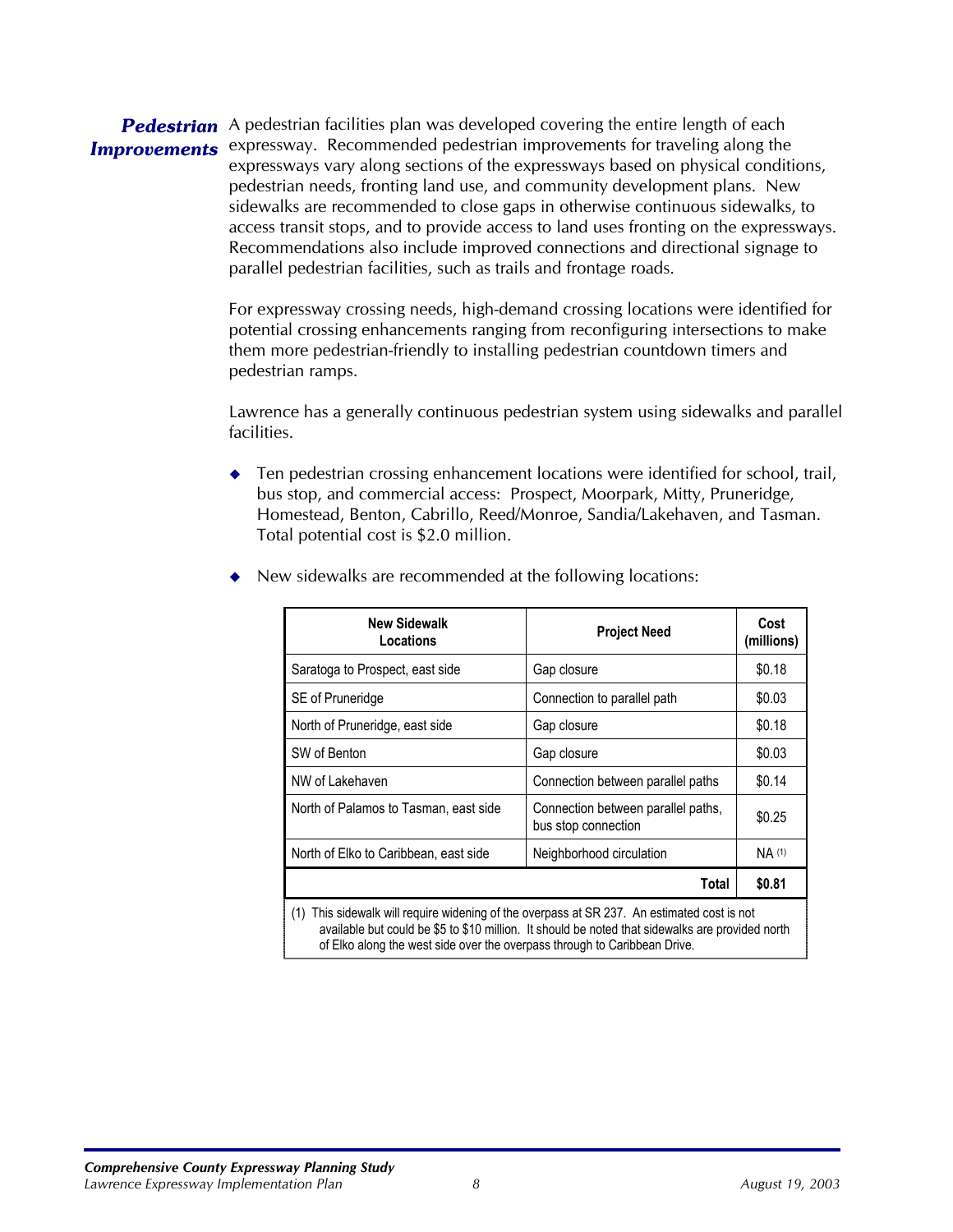

**Exhibit D Pedestrian Improvements**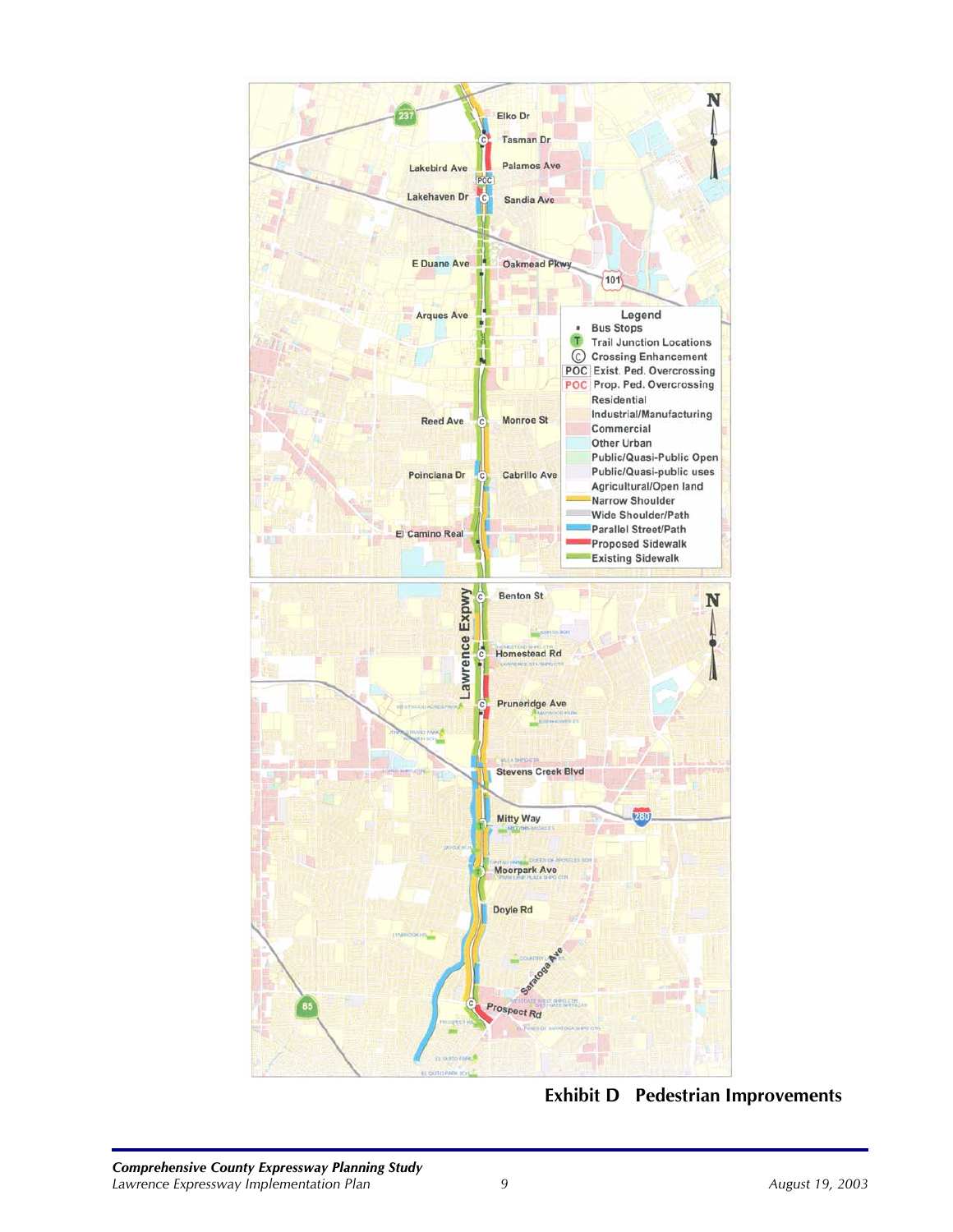## *Sound Wall Improvements*

An assessment of sound wall needs was conducted according to the guidelines of Caltrans and the Federal Highway Administration (FHWA). The plan includes recommendations for both new sound walls where none now exists and replacing existing walls with higher walls if needed to meet noise standards. The noise standard used was a maximum of 65.5 decibels. Sound wall heights would range from 10 feet minimum to 16 feet maximum.

The plan also acknowledges that sound walls are not always the preferred method of noise abatement for the local community and recommends that the preferred level and type of noise abatement (including sound wall height) be based on noise analysis, community outreach, and city coordination when funding is available.

The table below lists the sound wall recommendations for Lawrence Expressway:

| <b>Sound Wall</b><br><b>Project Description</b>                                                                                                                                                      |  | Cost<br>(millions)            |  |
|------------------------------------------------------------------------------------------------------------------------------------------------------------------------------------------------------|--|-------------------------------|--|
|                                                                                                                                                                                                      |  | Higher<br>Replacement<br>Wall |  |
| Between I-280 and Central                                                                                                                                                                            |  |                               |  |
| Higher replacement walls on west side near Dahlia, SW of<br>Poinciana, east side near St. Lawrence, NW of Granada,<br>both sides between Granada and Benton, NW of<br>Homestead and SW of Pruneridge |  | \$2.63                        |  |
| Higher replacement wall NW of Prospect                                                                                                                                                               |  | \$0.96                        |  |
| Totals                                                                                                                                                                                               |  | \$3.59                        |  |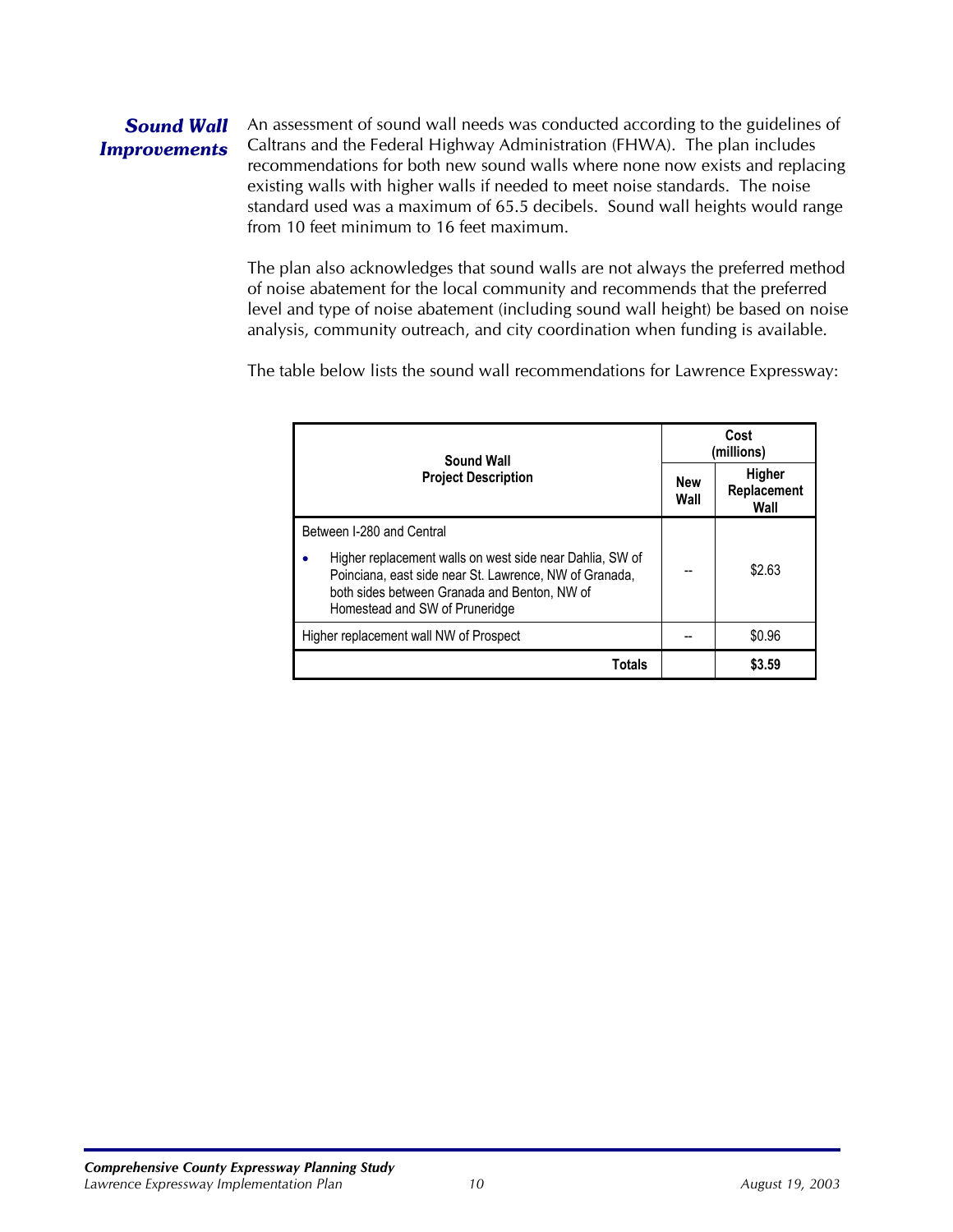

## **Exhibit E Sound Wall Improvements**